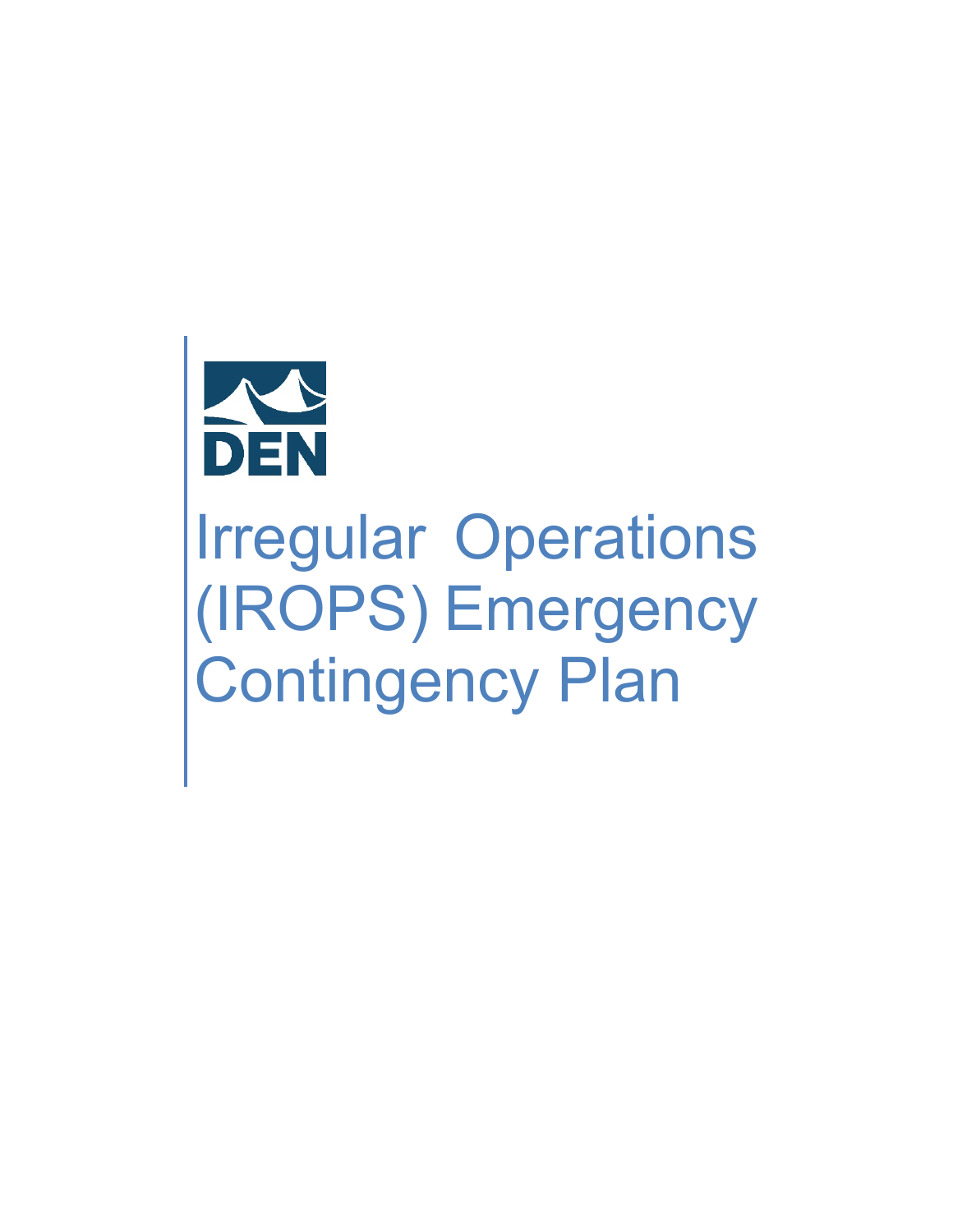

#### Introduction

Denver International Airport (the "Airport") has prepared this Emergency Contingency Plan pursuant to § 42301 of the FAA Modernization and Reform Act of 2012. Questions regarding this plan can be directed to Mr. Dave Cunningham, Director of Operations, at dave.cunningham@flydenver.com. This plan is being filed with the Department of Transportation because Denver International Airport is a commercial service airport and may be used by an air carrier described in U.S.C. § 42301(a)(1) for diversions.

This plan describes how, following excessive tarmac delays and to the extent practicable, Denver International Airport will:

- Provide for the deplanement of passengers following excessive tarmac delays;
- Provide for the sharing of facilities and make gates available at the airport in an emergency; and
- Provide a sterile area following excessive tarmac delays for passengers who have not yet cleared United States Customs & Border Protection (CBP).

Denver International Airport requests that all air carriers notify the Operations Division Ramp Control Tower through the Airport Operations Communications Center at 303-342-4200 when irregular operations or diversions are anticipated and/or when any of these diversions are actually being received. While this notification does not force the air carrier to take any further action at the time of notification, it allows Denver International Airport staff time to prepare for a future request for assistance or support from the air carriers. The notification also allows Denver International Airport to provide up-to-date information to passengers and the flying public.

Success of any and all operations involving excessive delays, unusually high numbers of diversions to Denver International Airport, or irregular operations dictates the need for open communication and coordination between air carriers and Denver International Airport, as well as the other tenants and government agencies involved.

#### Airport Information

Name of Airport:  $\blacksquare$  Denver International Airport (DEN) Name and title of person preparing this plan: Dave Cunningham, Director of Operations Preparer phone number: 303-342-4885 Preparer e-mail address: dave.cunningham@flydenver.com<br>
Date of submission of plan: 14 June 2022 Date of submission of plan: Airport Category: Large Hub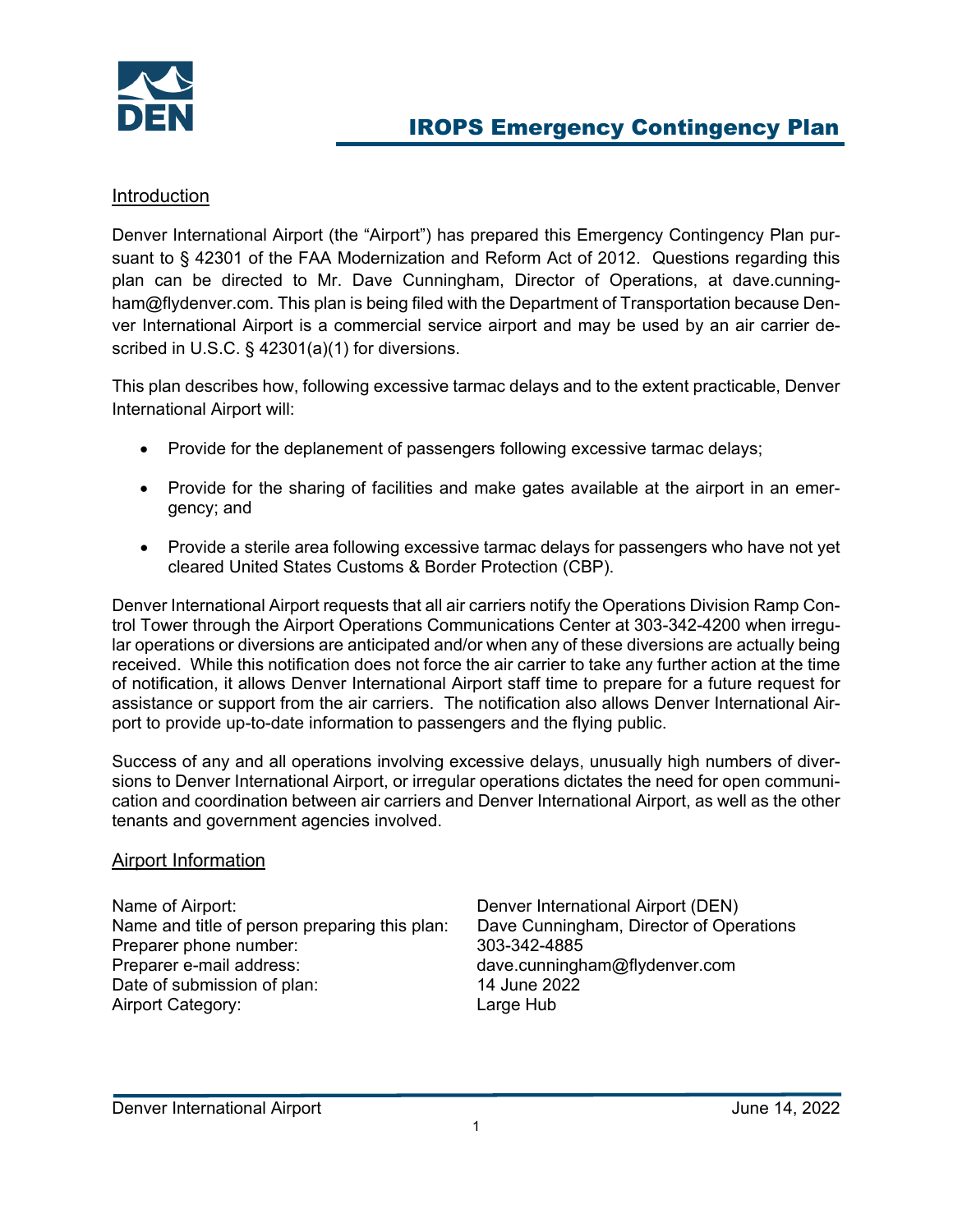

## Contact Information

In the event of diversion or other irregular operations events, aircraft operators should contact the Airport Operations Ramp Control Tower through the Airport Operations Communications Center at 303-342-4200 for assistance.

## Deplanement of Passengers Following Excessive Tarmac Delays

Denver International Airport has a limited amount of personnel and airport-owned equipment on hand to assist with the safe deplanement of passengers from a limited number of aircraft at a time. However, there may be instances when the Airport is not able to provide these resources. Therefore, the Airport encourages all air carriers to ensure that they are able to provide the required equipment and personnel to deplane their passengers during an IROPS event, should it be necessary to do so. Airport personnel will not operate equipment owned or operated by air carriers, contract service providers, or other airport tenants.

The Denver International Airport Operations Manager on duty or their designee will facilitate communication with air carriers, ground handlers, fixed-based operators and others who may have the necessary equipment and personnel to safely deplane passengers to assist air carriers that have incurred excessive tarmac delays. The Airport Operations Manager on duty or their designee will facilitate communication as soon as practicable after receiving a request from such air carrier(s) through the procedures identified in the previous section.

# Plan to Share Facilities and Make Gates Available in an Emergency

Denver International Airport has aircraft gates with loading bridges as well as ground loading positions, some of which are controlled by the Airport and the remainder of which are under preferential leases to air carriers. Denver International Airport has the ability to make common use gates available in emergency situations. As outlined in Airport Rules and Regulations, Denver International Airport, to the maximum extent practicable, will direct tenant air carriers to make preferential use gates available to any air carrier seeking to deplane at a gate. Denver International Airport will direct tenant air carriers to make preferential use gates and other facilities available to an air carrier seeking to deplane at a gate during those time periods when the tenant air carrier is not using, or not scheduled to use, the gates, to the maximum extent practicable. If gates cannot be made available, Denver International Airport will assign a hardstand area and will provide equipment for deplaning passengers and transportation to a concourse or the terminal.